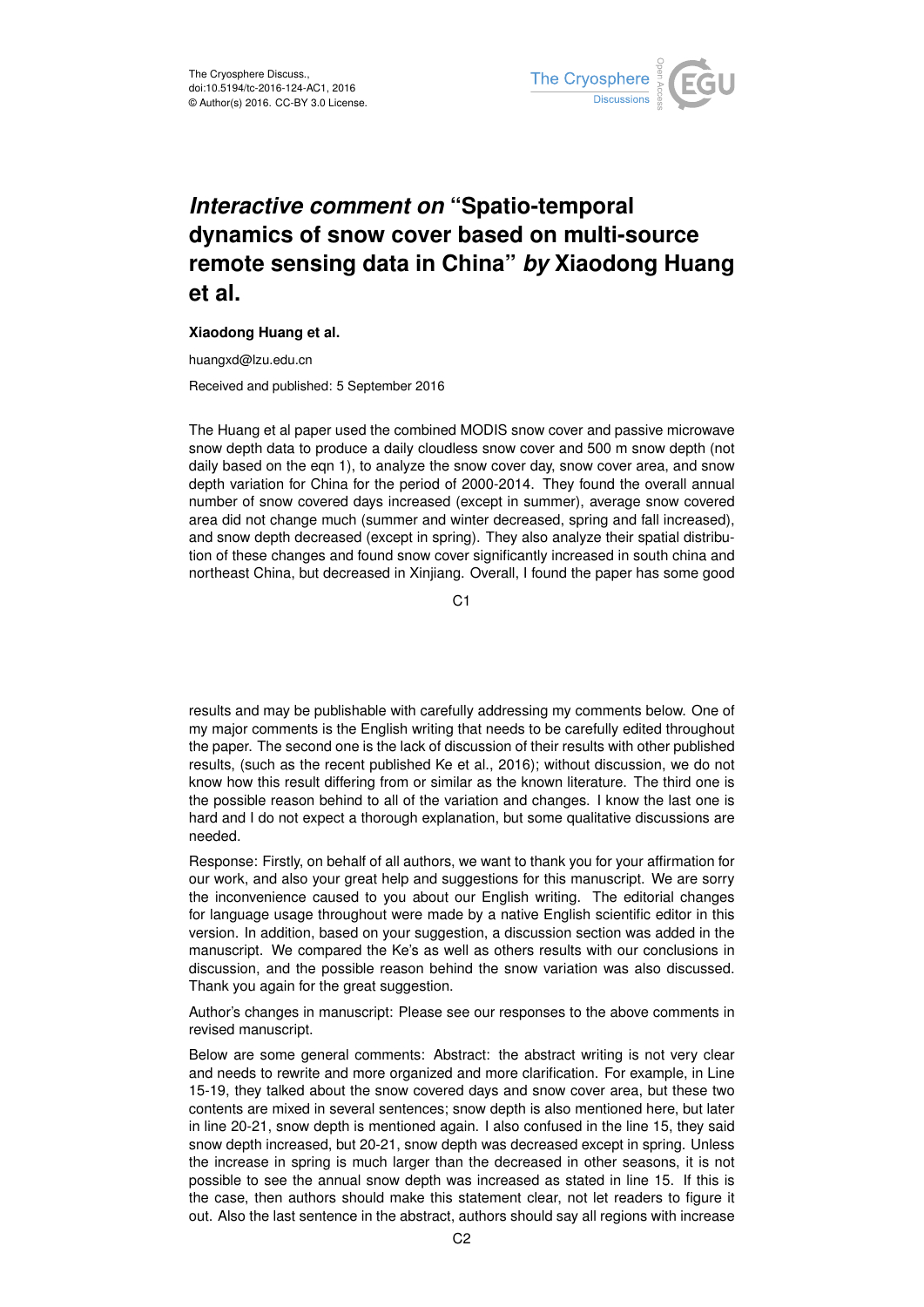together, then all regions with decrease together, not as did here. Also it is not clear in the last sentence, snow cover means snow cover area, days, or depth?

Response: We rewrote the Abstract based on your suggestion. Thanks.

Author's changes in manuscript: Abstract. By combining optical remote sensing snow cover products with passive microwave remote sensing snow depth (SD) data, we produced a MODIS cloudless binary snow cover product and a 500 m spatial resolution downscaling snow depth product. The temporal and spatial variations of snow cover from December 2000 to November 2014 in China were analyzed. The results indicate that over the past 14 years, 1) the perennial average annual snow-covered area (SCA) in China has been 11.3% over the entire year and 27% during the winter. The average SCA during the summer and winter decreased, whereas the average SCA during the spring and fall increased, and the overall average annual SCA did not change significantly. 2) The snow-covered days (SCDs) during the winter, spring, and fall all increased, whereas they decreased during the summer, and the annual SCDs increased. 3) The average SD during the winter, summer, and fall decreased, the average SD during the spring increased, and the overall average SD increased over the past decade. 4) The spatial distributions of the areas of increase and decrease average annual SD were highly consistent with those of the annual SCDs, and were also consistent with the variations in each season. 5) The regional differences in the variation of snow cover in China were significant. The SCD and SD increased significantly in South and Northeast China, decreased significantly in northern Xinjiang Province. The SCD and SD increased on the southwest edge and in the southeast part of the Tibetan Plateau, whereas it decreased in the north and northwest regions.

1. Introduction: the part should be more focused on the topic of study and does not need to include everything that does not link to the topic of snow cover change in China. From 52 to 92, authors list many snow cover studies, I don't think it make sense, you should only mention the most relevant and should discuss in the end of the paper that how your results differ from, similar with or extent those studies, so your study is not

C3

just a study, but a significant addition to the current literature.

Response: We revised introduction part based on your comments, Thanks. First, the references focused on the snow cover change in China were moved in discussion part, which as a basis to compare with our results. Second, the origin introduction of the study area was also moved in Introduction, to emphasis the important of this study. Author's changes in manuscript: 1 Introduction. Snow cover is closely related to human lives, and it has both positive and negative effects (Liang et al., 2004). High and mid-latitude regions contain abundant snow cover and glacial resources, which are the source regions for many rivers (Zhang et al., 2002). Snowmelt runoff can make up more than 50% of the total discharge of many drainage basins (Seidel and Martinec, 2004). Snow cover is an important resource for industrial, agricultural, and domestic water use. Especially in arid and semi-arid regions, the development of agricultural irrigation and animal husbandry relies on the melting of snow cover (Pulliainen, 2006; Li, 2001). Winter water deficiencies can easily cause droughts (Cezar Kongoli et al., 2012). On the other hand, flood disasters caused by melting snow cover and snow disasters such as avalanches, glacial landslides, and snowdrifts are also common (Gao et al., 2008; Liu et al., 2011; Shen et al., 2013). Rising temperatures due to global warming rapidly change the snow cover conditions in seasonal snow-covered regions, which has led to accelerated melting of most ice sheets and permanent snow covers (Yao et al., 2012), increasing snowline elevations (Chen, 2014), decreasing wetland areas, and the reallocation of precipitation, which has further led to frequent floods and snow disasters (Lee et al., 2013; Wang et al., 2013). Global warming is an indisputable fact. Rising temperature will strongly affect alpine and polar snow cover (IPCC, 2013). The variation of global and regional snow covers greatly affects the use of snow resources by humanity, and the feedback mechanism of albedo further affects climate (Bloch, 1964; Robinson, 1997; Nolin and Stoeve, 1997). Several studies have indicated that the snow cover in the alpine regions in China affect the atmospheric circulation and weather systems in East Asia and further affect the climate in China (Qian et al., 2003; Zhao et al., 2007). Alpine snow cover has important implications for hydrology, climate, and the ecologi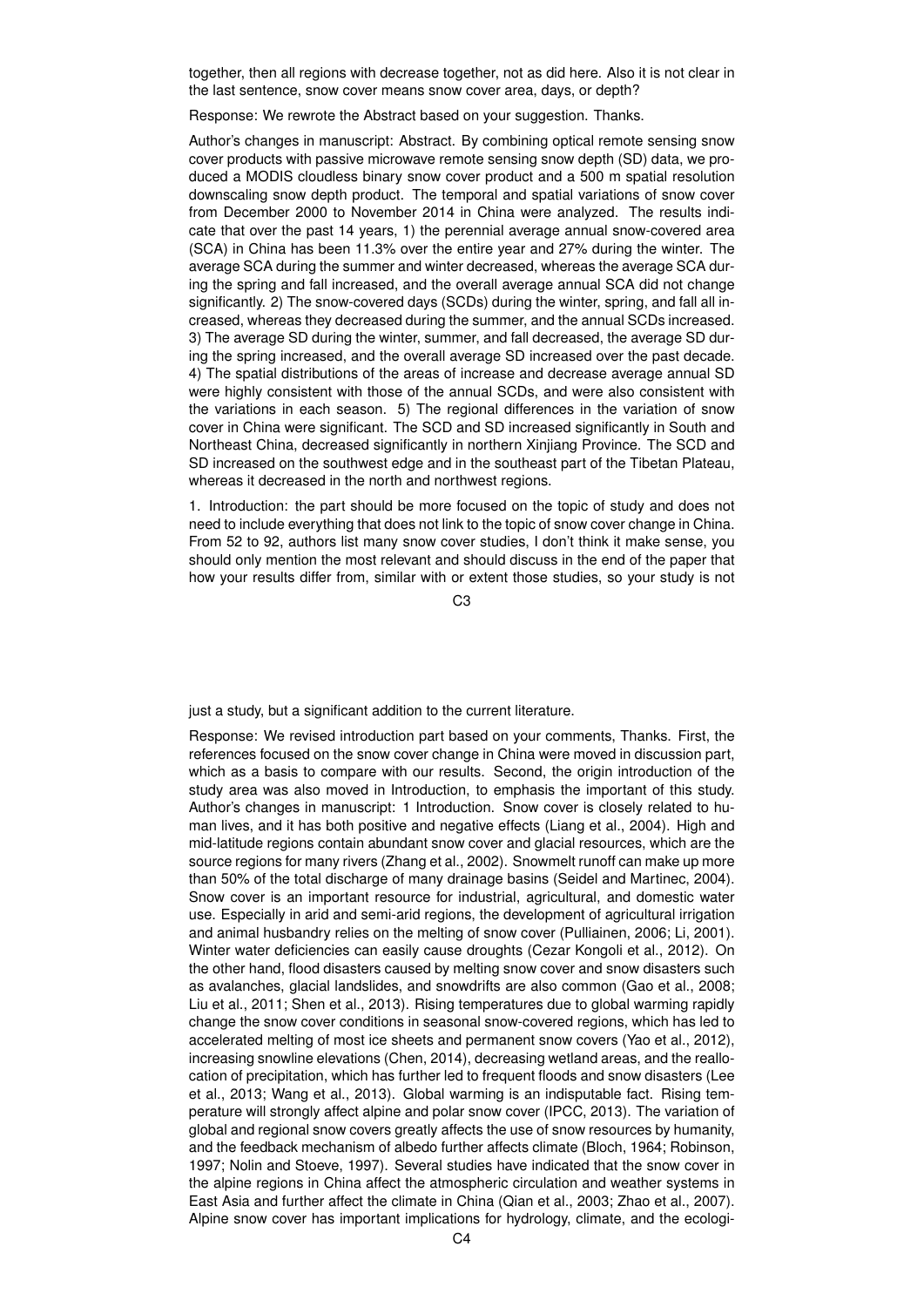cal environment (Chen and Liu, 2000; Hahn and Shula, 1976). China is large, and its snow-covered regions are widely distributed geographically. North Xinjiang, Northeast China-Inner Mongolia, and the Tibetan Plateau are the 3 major regions with seasonal snow cover in China (Wang et al., 2009). They are also the major pasturing regions. Winter and spring snowfalls are the major water resources in north Xinjiang and the Tibetan Plateau (Pei et al., 2008; Chen et al., 1991; Wang et al., 2014). Heavy snowfall can also cause severe snow disasters and large numbers of livestock deaths (Liu et al., 2008; Chen et al., 1996). Floods caused by melting snow cover also frequently occur in the spring, severely limit the development of grassland animal husbandry and affect the safety of human lives (Shen et al., 2013). Therefore, accurate acquisition of snow-covered area (SCA) and SD information is significant for understanding climate change and the hydrological cycle, conducting water resource surveys, and preventing and forecasting snow disasters in China. Recent studies of the distribution and variation of snow cover in China have progressed greatly, but they have mainly focused on the Tibetan Plateau, Xinjiang, and Northeast China (Chen and Li, 2011). Furthermore, the results from different snow cover datasets are slightly different, and the snow cover variations in different regions are also different. MODIS data, which have high spatial and temporal resolution, have been widely used in the remote sensing fields of ecology, atmospheric science, and hydrology. However, clouds strongly interfere with optical sensors. Hence, we cannot directly use snow cover products acquired by optical sensors to effectively quantify SCA. Passive microwaves can penetrate clouds and are not affected by weather. However, the coarse resolution of passive microwave products greatly limits the accuracy of regional snow cover monitoring. Therefore, cloud removal and downscaling are effective approaches for enhancing the accuracy of snow cover monitoring using optical and passive microwave products, respectively. This study used the MODIS daily snow cover product and passive microwave SD data to produce a daily cloudless SCA product and a downscaled SD product with a 500 m spatial resolution. The integrated daily snow products are used to analyze the temporal and spatial variations of the snow cover in China from December 2000 to November

C5

2014 and quantitatively evaluate the variation of SCA, snow-covered days (SCDs), and average SD to provide a basis for further understanding the interaction between climate and snow cover under the background of globe warming in China.

2.1 study area: you include "why your study is important" here, but you do not need to repeat here again and it should be in the introduction. It is clear based on the figure 1, you should basically talk more about the elevation distribution, a little bit about the population distribution and economy, etc: : :

Response: Did as you suggested. We moved this paragraph in the introduction, and rewrote the study area based on your suggestion. Thanks a lot. Author's changes in manuscript: 2.1 Study area. China has a large area and a large population. Its relief is high in the west and low in the east. Mountains, plateaus, and hills account for approximately 67% of the land area, and basins and plains account for approximately 33%. The mountains are mostly oriented east-west and northeast-southwest, including the Altun Mountains, Tianshan, Kunlun, Karakoram, Himalaya, Yinshan, Qinling, Nanling, Daxing'anling, Changbaishan, Taihang, Wuyi, Taiwan, and Hengduan. The Tibetan Plateau, which has an average elevation of more than 4000 m, is located to the west and is known as the "Roof of the World". Mount Everest is 8844.43 m tall and is the highest mountain in the world. To the north and east, Inner Mongolia, the Xinjiang area, the Loess Plateau, the Sichuan Basin, and the Yunnan-Guizhou Plateau are second-stage terrains of China. The region from east of the Daxing'anling-Taihang-Wushan-Wuling-Xuefeng Mountains to the shoreline mostly contains third-stage terrains composed of plains and hills with an average elevation of less than 1000 m. The multi-year stable snow cover is mainly distributed in the Tibetan Plateau, Northeast China and Inner Mongolia, and northern Xinjiang and covers a total area of 4,200,000 km2. This snow cover forms the major reservoirs for the seasonal snow-cover water resources in China (Li et al., 1983).

3. Results: The current organization is very confusing and not easy to follow. You should reorganize the content into: snow covered days, snow covered area, snow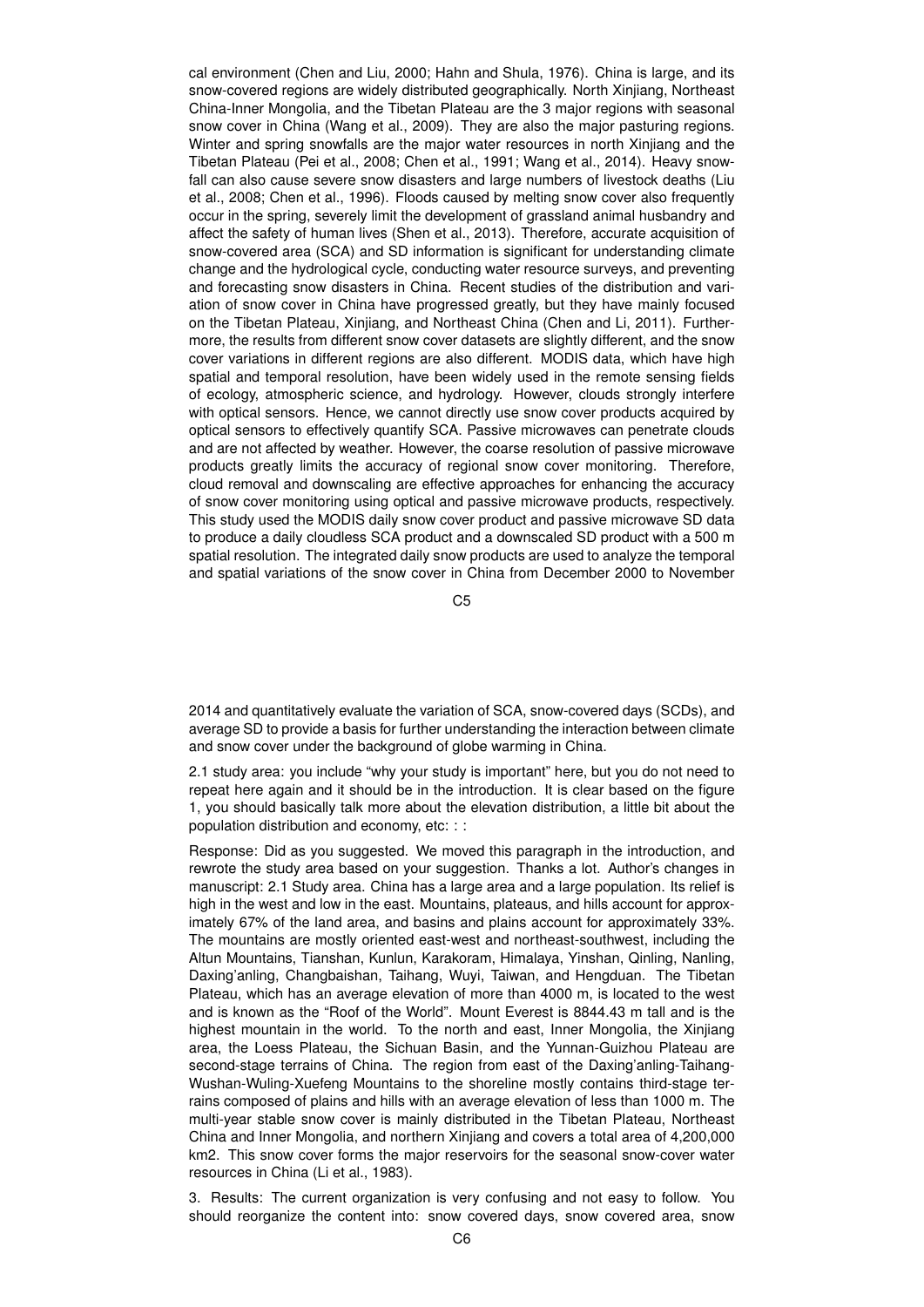depth. One at a time, not mixing them together.

Response: We re-organized the Results as you suggested. The SCA, SCD, and the SD were separated as three parts of results in the revised manuscript. We fully agreed with your suggestion, thanks a lot. Author's changes in manuscript: The structure of the revised manuscript is as follows: 1 Introduction 2 Materials and Methods 2.1 Study area 2.2 Remote sensing snow products 2.3 Cloud removal and downscaling algorithms 2.4 Analysis of the snow cover variation 3 Results 3.1 Snow-Covered Area 3.2 Snow-Covered Days 3.3 Snow Depth 4 Discussion 5 Conclusion

4. You need a discussion section, to put your results in the big picture of literature, how your results differ from, similar as, or extent in certain degree of the current literature. You also need to include a paragraph on the possible explanations to the observed change, difference, or extension.

Response: A discussion section was added this time. Author's changes in manuscript: 4 Discussions Snow cover is widely distributed in China. Researchers have conducted numerous studies on the variation of the snow cover in China using remote-sensing snow cover data from various satellites. By combining the MODIS Terra and Aqua snow cover data, Liu et al. (2012) studied the spatial stability of the three major snowcovered regions in China for 2001–2010 and analyzed the characteristics of the seasonal and annual snow cover variations. The results indicated that the snow cover stabilities in the three major snow-covered regions were in the order of Xingjiang > Northeast China-Inner Mongolia > Tibetan Plateau. The stable SCA in China did not change significantly. Wang et al. (2012) used combined MODIS and AMSR-E data to obtain a cloudless snow cover product and analyzed the temporal and spatial distributions of the snow cover in the arid regions in China for 2002–2009. The results indicated that the SCA in the stable snow-covered regions did not change significantly, whereas the unstable snow-covered regions had large annual variations in the SCA. The results of this study indicated that the average annual SCA did not change significantly. The stable snow-covered regions in China (60  $<$  SCD  $\leq$  350) were primarily

 $C.7$ 

located in Northeast China-Inner Mongolia, north Xinjiang, and the high mountains in the Tibetan Plateau, and the stable snow area did not change significantly during 2001-2014. Che et al. (2005) used the SD data that were inverted from SSM/I passive microwave data to analyze the snow cover distribution and variations in China for 1993– 2002. The results indicated that the snow cover reservoir in China did not increase or decrease significantly over that ten-year period. The winter snow cover reservoir was mainly located in the three major stable snow-covered regions of Xinjiang, the Tibetan Plateau, and Northeast China. Dai et al. (2010) indicated that the number of SCDs and the SD in China increased between 1978 and 2005. The western Tibetan Plateau was a sensitive region with an abnormal variation in SCDs, whereas north Xinijang, the mountainous regions in Northeast China and the east-central Tibetan Plateau were sensitive regions with abnormal SD variations. Dou et al. (2010) used the MODIS snow cover product to study the Tianshan Mountains in China, and indicated that the SCA in the Tianshan Mountains increased slightly; the increase was especially significant in the winter. Furthermore, the snow cover decreased in the regions at with elevation of  $>$  4000 m and increased in the regions with elevation of  $<$  4000 m. This study found similar results, but the significant increase in SCDs was observed in the spring, not in the winter. Wang et al. (2015) used the MODIS cloudless synthesized snow cover product to further study the Tibetan Plateau and showed that the maximum SCDs and the perennial SCA in the plateau region decreased, the SCA increased, and the variations in temperature and precipitation significantly affected the plateau snow cover. The study by Basang et al. (2012) on the variation of snow cover in Tibet indicated that from 1980 to 2009, the SCDs and maximum SD in Tibet decreased. The decrease was very significant after the start of the 21th century. The variations were slightly different in different seasons, and the results observed by different remote-sensing satellites were also different. The NOAA data showed that the snow cover decreased during the winter and summer and increased during the spring and fall. The MODIS data showed that the snow cover decreased during the summer, spring, and winter, and only increased during the fall. Our study showed that over the past 14 years, the SCDs